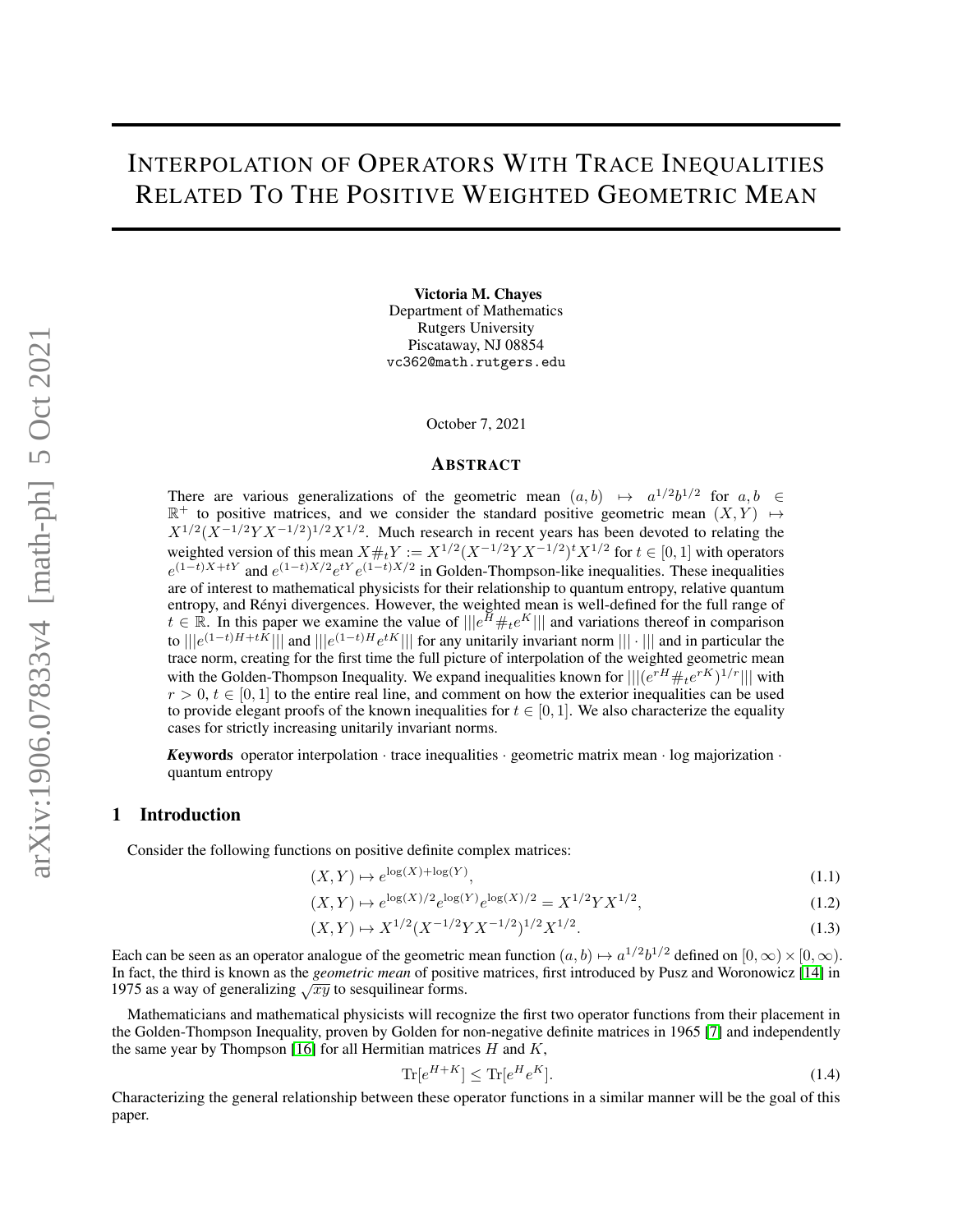Each of the operators functions can be extended as a function of  $t \in \mathbb{R}$  as

$$
(X, Y, t) \mapsto e^{(1-t)\log(X) + t\log(Y)},\tag{1.5}
$$

$$
(X, Y, t) \mapsto e^{(1-t)\log(X)/2} e^{t\log(Y)} e^{(1-t)\log(X)/2}, \tag{1.6}
$$

$$
(X, Y, t) \mapsto X^{1/2} (X^{-1/2} Y X^{-1/2})^t X^{1/2} =: X \#_t Y. \tag{1.7}
$$

The third operator is referred to as the *weighted geometric mean* for  $t \in [0, 1]$ , and Hiai and Petz proved in 1993 [\[10\]](#page-6-1) the famous complement to the Golden-Thompson Inequality for Hermitian matrices  $H$  and  $K$ 

$$
\operatorname{Tr}\left[e^H \#_t e^K\right] \le \operatorname{Tr}\left[e^{(1-t)H + tK}\right].\tag{1.8}
$$

This is a corollary of the more general identity proven in 1994 with log majorization techniques [\[1\]](#page-6-2) [\[2\]](#page-6-3) for all  $r \ge 0$ ,  $t \in [0, 1]$ , and unitarily invariant norms  $||| \cdot |||$ 

<span id="page-1-2"></span>
$$
||| (e^{rH} \#_t e^{rK})^{1/r} ||| \le |||e^{(1-t)H + tK}|||.
$$
\n(1.9)

The relationship between  $(e^{rH} \#_t e^{rK})^{1/r}$  and  $e^{(1-t)H} e^{tK}$  has been fully characterized: first in [\[12\]](#page-6-4) for the range  $t \in [-1, \frac{1}{2})$  then in [\[9\]](#page-6-5) for the range  $t \ge 0$ , from which negative reciprical inequalities can be deduced. This paper for the first time pulls together the full range of  $t$  the comparison of all three operators. We do so by proving a similar complimentary identity:

<span id="page-1-0"></span>**Theorem 1.1.** Let H and K be Hermitian, and  $r > 0$ . Then

<span id="page-1-4"></span>
$$
|||e^{(1-t)H+tK}||| \le ||| \left(e^{rH} \#_t e^{rK}\right)^{1/r}||| \qquad t \le 0, \ t \ge 1. \tag{1.10}
$$

*for any unitarily invariant norm* ||| · |||*.*

Theorem [1.1](#page-1-0) is proven in Section 4. It should be noted that Theorem 1.1 can be deduced in the  $t \in [-1, \frac{1}{2})$  in [\[12\]](#page-6-4); here we provide proof for the entire range together.

<span id="page-1-7"></span>This allows us for the first time to characterize the relationship between the three operator functions for all  $t \in \mathbb{R}$ : **Theorem 1.2.** *For Hermitian matrices* H and K, and  $t \in \mathbb{R}$  and any unitarily invariant norm  $||| \cdot |||$ , then

$$
|||e^H \#_t e^K||| \le |||e^{(1-t)H + tK}||| \le |||e^{(1-t)H}e^{tK}||| \qquad 0 \le t \le 1
$$
\n(1.11)

$$
|||e^{\theta} + te^{\theta}||| \le |||e^{\theta} + te^{\theta}||| \le |||e^{\theta} + te^{\theta}|| \le |||e^{\theta} + te^{\theta}|| \qquad 0 \le t \le 1
$$
\n
$$
|||e^{(1-t)H+tK}||| \le |||e^{(1-t)H}e^{tK}||| \le |||e^H \#_t e^K|| \qquad 1 \le t \le 2
$$
\n
$$
(1.12)
$$

$$
|||e^{(1-t)H+tK}||| \le |||e^H \#_t e^K||| \le |||e^{(1-t)H} e^{tK}||| \qquad 2 \le t. \tag{1.13}
$$

Note that as the trace is a unitarily invariant norm for positive matrices, that the above inequalities all hold for the traces of the matrices. Complimentary negative inequalities can be found taking  $X#_{1-t} = Y#_{t}X$ .

*Proof.* Equation [1.11](#page-1-1) comes from taking the  $r = 1$  case of Equation [1.9,](#page-1-2) combined with the Golden-Thompson Inequality. Equation [1.12](#page-1-3) comes taking the  $r = 1$  case in Equation [1.10](#page-1-4) and Equation [4.12](#page-4-0) (proven in [\[9\]](#page-6-5) and discussed in Section 4) and the Golden-Thompson Inequality for the  $t$  positive case, and using Relationship [2.6](#page-2-0) to extend to the t negative case. Equation [1.13](#page-1-5) comes from taking the  $r = 1$  case in Equations [1.10](#page-1-4) and Equation [4.13](#page-4-1) (also proven in [\[9\]](#page-6-5) and discussed in Section 4) and the Golden-Thompson Inequality for the t positive case, and once more using Relationship [2.6](#page-2-0) to extend to the  $t$  negative case.

Theorem 1 in the case of the trace norm is illustrated in Figure 1.

<span id="page-1-5"></span><span id="page-1-3"></span><span id="page-1-1"></span> $\Box$ 

Finally, we characterize the equality cases for all of the inequalities in Theorems 1 and 2:

<span id="page-1-6"></span>Theorem 1.3. *For any strictly increasing unitarily invariant norm* ||| · |||*, there is equality in any of the inequalities of Equations [1.11,](#page-1-1) [1.12,](#page-1-3) or [1.13](#page-1-5) if and only if* H *and* K *commute. Furthermore, for any strictly increasing unitarily invariant norm* ||| · |||*, there is equality in Equation [1.10](#page-1-4) if and only if* H *and* K *commute.*

Section 2 introduces the geodesic interpretation of the weighted geometric mean operator, which gives more significance and clarity to its various properties. Section 3 introduces the technique of log majorization and its relevant applications, which instrumental in prior work in this subject and in proving our main theorems. Section 4 contains the proof of Theorems [1.1](#page-1-0) and [1.3,](#page-1-6) commentary on its connection to quantum relative entropy, and the interconnectedness of the  $t \in [0, 1], t \in [-1, 0]$  ∪  $[1, 2]$ , and  $t \in (-\infty, -1]$  ∪  $[2, \infty)$  cases.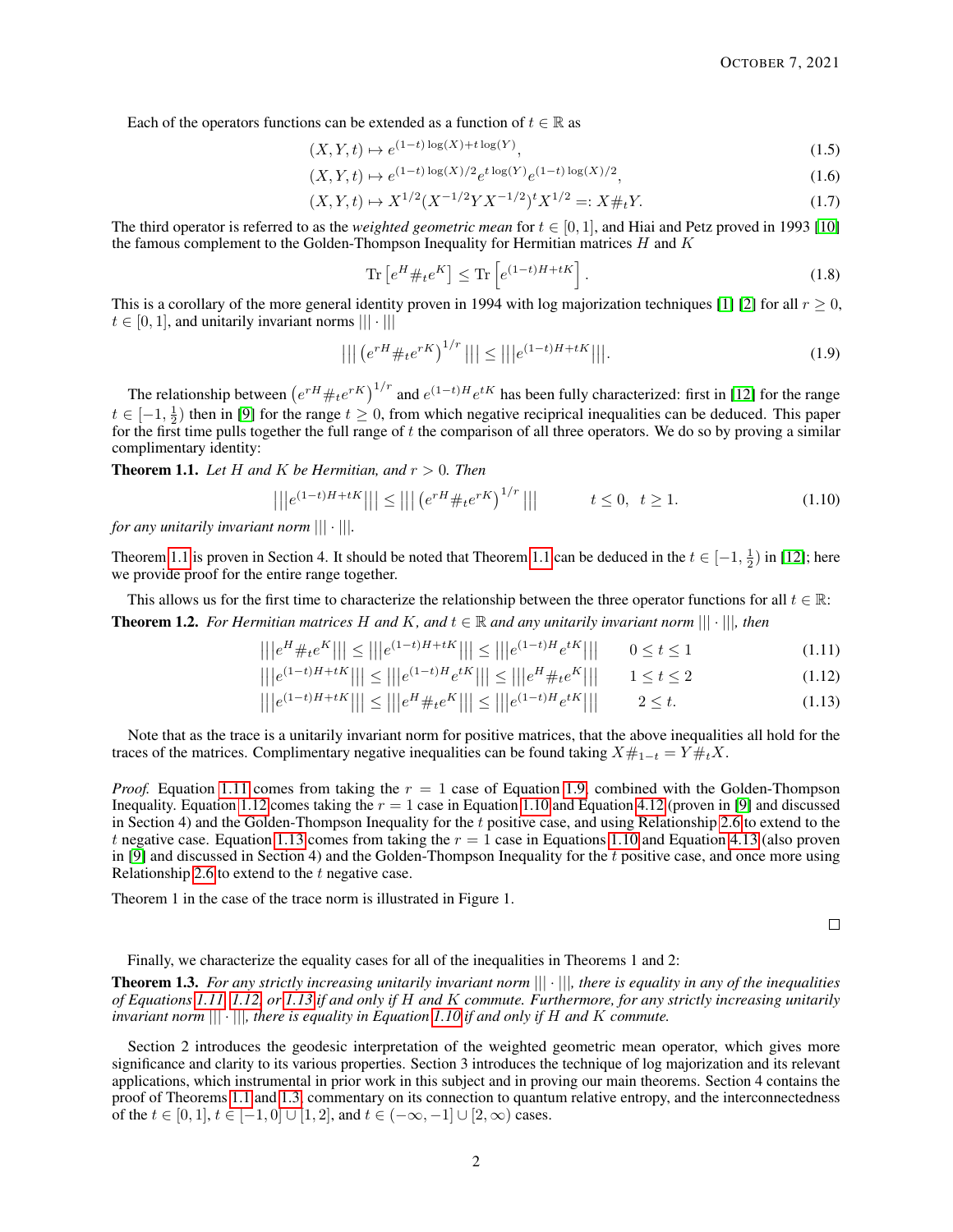

Figure 1: Comparison of  $\text{Tr}[e^H \#_t e^K]$  in red,  $\text{Tr}[e^{(1-t)H+tK}]$  in green, and  $\text{Tr}[e^{(1-t)H}e^{tK}]$  in blue calculated numerically for three sets of randomly generated positive matrices  $H$  and  $K$ .

# 2 The Weighted Geometric Mean As Geodesics

Let  $P_n \subseteq M_n$  denote the space of  $n \times n$  positive definite complex matrices. We consider the Riemannian metric with arc length of the smooth path  $\gamma : [a, b] \to P_n$  defined by

$$
L(\gamma) := \int_{a}^{b} ||\gamma(t)^{-1/2}\gamma'(t)\gamma(t)^{-1/2}||_2 dt,
$$
\n(2.1)

where  $|| \cdot ||_2$  denotes the Hilbert-Schmidt norm. Then the corresponding distance is

$$
\delta(X,Y) = \inf \left\{ \int_0^1 ||\gamma(t)^{-1/2}\gamma'(t)\gamma(t)^{-1/2}||_2 dt, \quad \gamma(0) = X, \ \gamma(1) = Y \right\}.
$$
 (2.2)

....This metric, first introduced by Skovgaard [\[15\]](#page-7-2) for its applications in statistics, has the particular nice property that it is invariant under conjugation:

$$
\delta(A^*XA, A^*YA) = \delta(X, Y) \tag{2.3}
$$

for all invertible matrices  $A \in M_n$ . It is shown in [\[4\]](#page-6-6) [\[3\]](#page-6-7) that there is a unique constant speed geodesic for any  $X, Y \in P_n$  running between X and Y in unit time, namely

$$
\gamma(t) = X \#_t Y := X^{1/2} (X^{-1/2} Y X^{-1/2})^t X^{1/2}.
$$
\n(2.4)

These geodesics satisfy [\[4\]](#page-6-6) for all  $t, t_0, t_1 \in \mathbb{R}$  and  $X, Y \in P_n$ 

$$
X\#_{(1-t)t_0+tt_1}Y = (X\#_{t_0}Y)\#_t(X\#_{t_1}Y). \tag{2.5}
$$

Of particular interest to us will be the  $t_0 = 1$ ,  $t_1 = 0$ , which gives the identity

<span id="page-2-0"></span>
$$
X\#_{1-t}Y = Y\#_tX.
$$
\n(2.6)

This will allow us to extend all inequalities proven for  $t \in \mathbb{R}^+$  to  $(1-t) \in \mathbb{R}^-$ , and in particular to connect the positive and negative cases of Theorem [1.2.](#page-1-7)

Ando and Kubo prove in [\[13\]](#page-7-3) that the map

$$
(X,Y)\mapsto X\#_t Y\tag{2.7}
$$

is jointly concave and monotone increasing in X and Y for  $t \in [0, 1]$ . Carlen and Lieb prove [\[4\]](#page-6-6) that it is jointly convex for  $t \in [-1,0] \cup [1,2]$ . However, it is challenging to expand these results as  $f(x) = x^t$  is not operator monotone for  $t > 1$  and neither concave nor convex for  $t \notin [-1, 2]$ . Therefore, proofs of trace inequalities cannot rely solely on operator monotonicty or convexity, so we turn to our main tool: log majorization.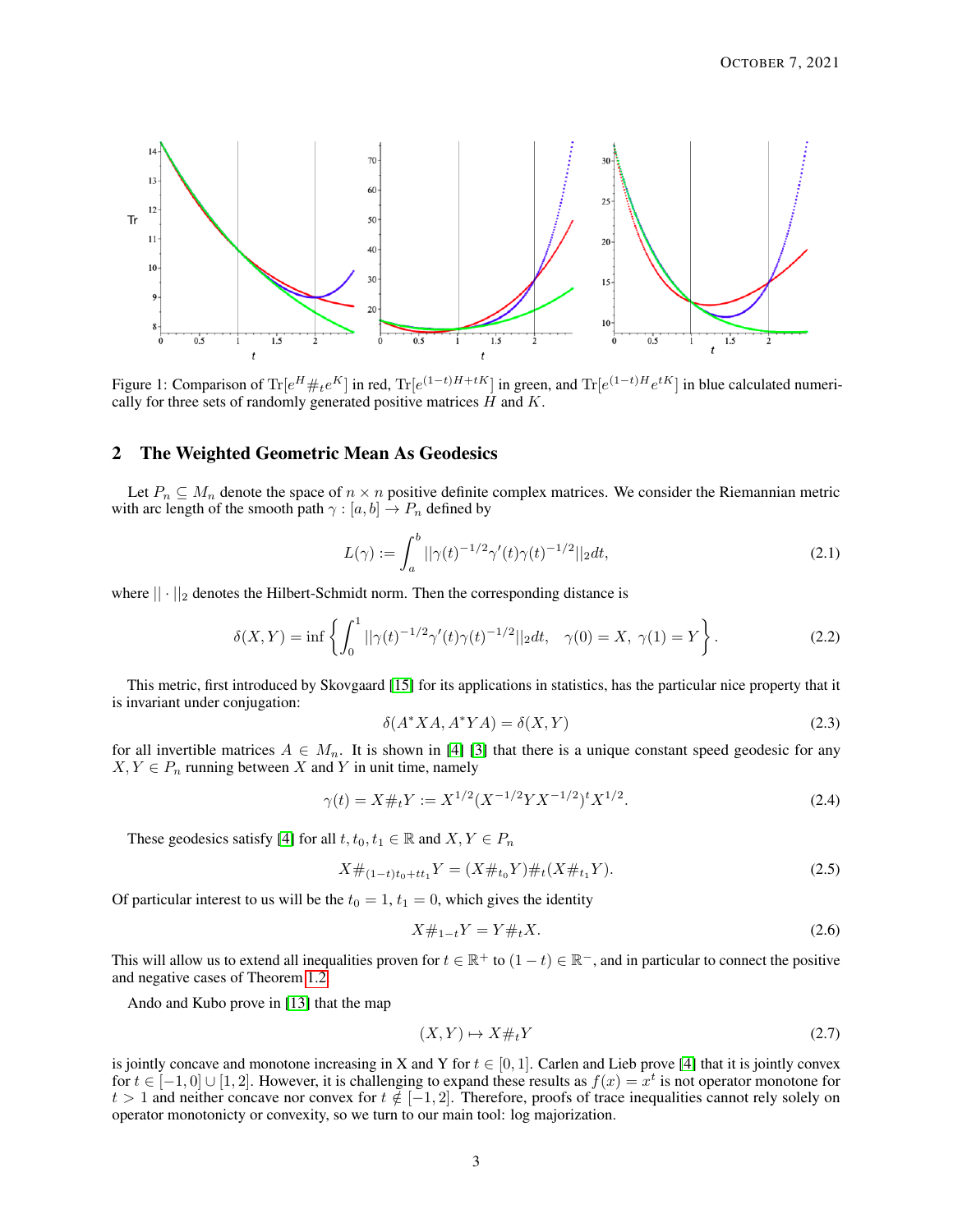$\Box$ 

## 3 Log Majorization

Let  $\mathbf{a} = (a_1, \ldots, a_n)$  and  $\mathbf{b} = (b_1, \ldots, b_n)$ , with  $a_1 \geq \cdots \geq a_n$  and  $b_1 \geq \cdots \geq b_n$ . Then b weakly majorizes a, written  $\mathbf{a} \prec_w \mathbf{b}$ , when

$$
\sum_{i=1}^{k} a_i \le \sum_{i=1}^{k} b_i, \qquad 1 \le k \le n \tag{3.1}
$$

and is majorized  $a \prec b$  when the final inequality is an equality. Weak log majorization  $a \prec_{w(\log)} b$  is similarly defined for non-negative vectors as

$$
\prod_{i=1}^{k} a_i \le \prod_{i=1}^{k} b_i, \qquad 1 \le k \le n
$$
\n(3.2)

with log majorization  $\mathbf{a} \prec_{(\log)} \mathbf{b}$  when the final inequality is an equality.

We define all of the above majorization for matrices, ie  $A \prec B$  and all variations, when the singular values in descending order considered as a vector  $(s_1(A), \ldots, s_n(A)) \prec (s_1(B), \ldots, s_n(B)).$ 

We list the following results for convenience:

<span id="page-3-0"></span>**Lemma 3.1.** Let  $A, B \in M_n^+$ . Then the following conditions are equivalent:  $A \prec_{w(log)} B$ ,  $|||A||| \le |||B|||$  for every *unitarily invariant norm* ||| · |||*, and* |||f(A)||| ≤ |||f(B)||| *for every unitarily invariant norm* ||| · ||| *and continuous increasing function*  $f : \mathbb{R} \to \mathbb{R}$  such that  $f(0) \geq 0$  and  $f(e^t)$  is convex.

A full proof can be found in  $[11]$ .

<span id="page-3-2"></span>**Corollary [3.1](#page-3-0).1.** When  $A \prec_{(\log)} B$ , and for a function f that satisfies the hypotheses of Lemma 3.1 such that  $f(x_1x_2) = f(x_1)f(x_2)$ , then  $f(A) \prec_{(\log)} f(B)$ .

*Proof.* Lemma 1 implies  $f(A) \prec_{w(\log)} f(B)$ , then  $\prod_{i=1}^{n} \lambda(A) = \prod_{i=1}^{n} \lambda(B)$  gives  $\prod_{i=1}^{n} f(\lambda(A)) =$  $f(\prod_{i=1}^{n} \lambda(A)) = f(\prod_{i=1}^{n} \lambda(B)) = \prod_{i=1}^{n} f(\lambda(B)).$ 

<span id="page-3-1"></span>**Theorem 3.2.** *(Araki [\[2\]](#page-6-3), Theorem 1) For all*  $A, B \in P_n$ *,* 

e

$$
(A^{1/2}BA^{1/2})^r \prec_{(\log)} A^{r/2}B^r A^{r/2}, \qquad (r \ge 1)
$$
\n(3.3)

*or equivalently*

$$
(A^{p/2}B^pA^{p/2})^{1/p} \prec_{(\log)} (A^{q/2}B^qA^{q/2})^{1/q}, \qquad (0 < p \le q). \tag{3.4}
$$

<span id="page-3-3"></span>**Corollary 3.2.1.** *For all self-adjoint*  $H, K \in M_n$  *and unitarily invariant norm*  $|||\cdot|||$ *,* 

$$
|||e^{H+K}||| \le |||(e^{qH/2}e^{qK}e^{qH/2})^{1/q}|||, \qquad \qquad q > 0,
$$
\n(3.5)

*or equivalently*

$$
{}^{H+K} \prec_{(\log)} (e^{qH/2} e^{qK} e^{qH/2})^{1/q}, \qquad q > 0,\tag{3.6}
$$

*Proof.* Take  $p \rightarrow 0$  in Theorem [3.2](#page-3-1) and apply the Lie-Trotter product formula.

## 4 Trace Inequalities

*Proof of Theorem [1.1.](#page-1-0)* Let  $t \ge 1$ , and  $r > 0$ . For  $f(x) = x^{1/r}$ , then  $f(0) = 0$ ,  $f(e^t)$  is convex and increasing, and  $f(x_1x_2) = f(x_1)f(x_2)$ . Then applying Corollary [3.1.1](#page-3-2) and Theorem [3.2,](#page-3-1)

$$
(e^{rH} \#_t e^{rK})^{1/r} = f(e^{rH/2}(e^{-rH/2}e^{rK}e^{-rH/2})^t e^{rH/2})
$$
\n(4.1)

$$
\succ_{(\log)} f\left( (e^{rH/2t} (e^{-rH/2} e^{rK} e^{-rH/2}) e^{rH/2t})^t \right) \tag{4.2}
$$

$$
= (e^{r(1-t)H/2t}e^{rK}e^{r(1-t)H/2t})^{t/r}.
$$
\n(4.3)

We explicitly write

$$
e^{r(1-t)H/2t}e^{rK}e^{r(1-t)H/2t} = e^{r(1-t)H/2t}e^{trK/t}e^{r(1-t)H/2t}
$$
\n(4.4)

As  $t/r > 0$ , we apply Corollary [3.2.1:](#page-3-3)

$$
(e^{r(1-t)H/2t}e^{trK/t}e^{r(1-t)H/2t})^{t/r} \succ_{(\log)} e^{(1-t)H+tK}.
$$
\n(4.5)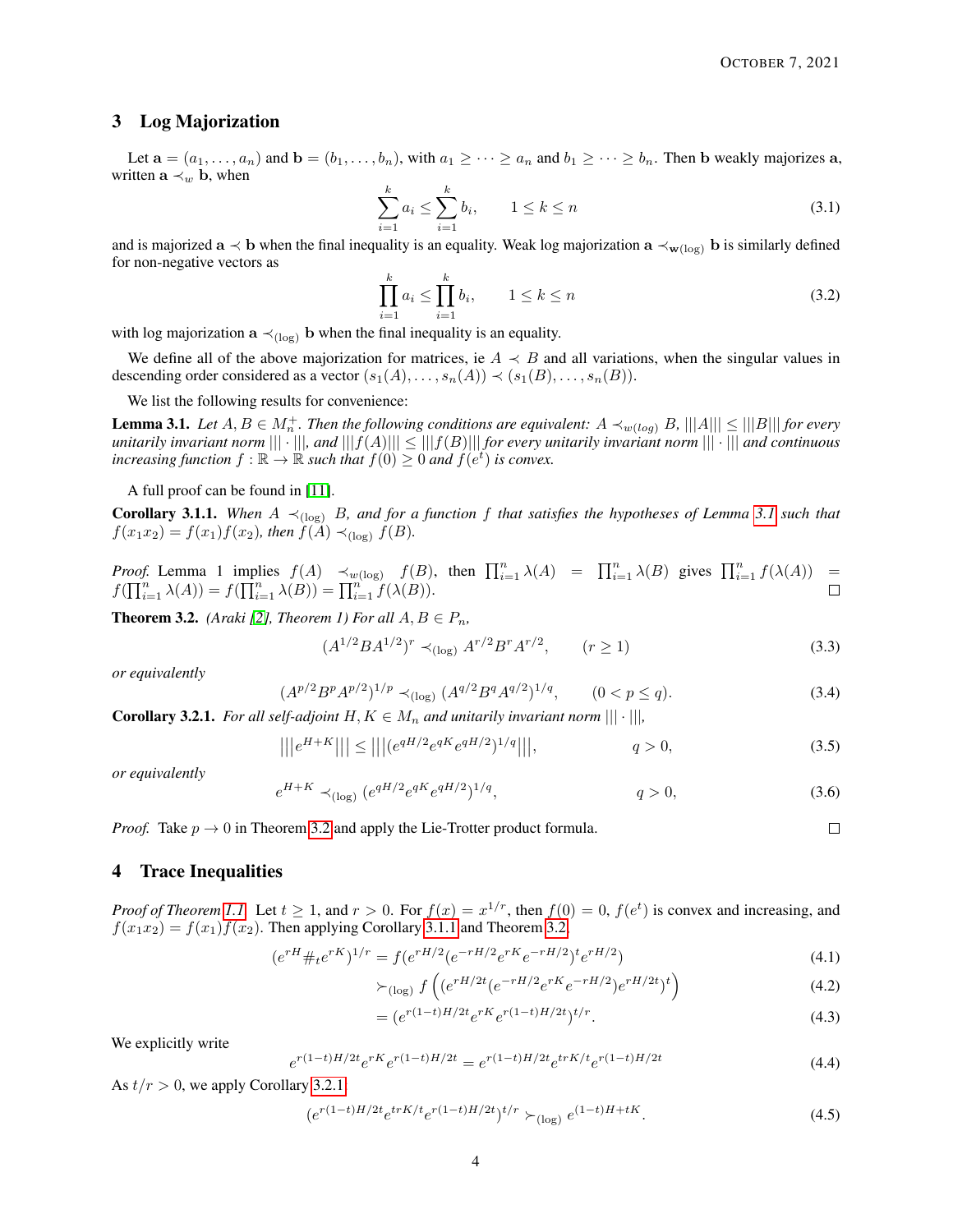Then by Lemma 1,

<span id="page-4-2"></span>
$$
|||(e^{rH} \#_t e^{rK})^{1/r}||| \ge |||e^{(1-t)H + tK}||| \tag{4.6}
$$

for any unitarily invariant norm. Relationship [2.6](#page-2-0) extends this to  $t \leq 0$ .

 $\Box$ 

<span id="page-4-5"></span><span id="page-4-1"></span><span id="page-4-0"></span> $\Box$ 

*Proof of Theorem [1.3.](#page-1-6)* When H and K commute, all of the expressions being considered are equal, and hence their norms will be equal. Therefore, it remains to consider the implications of equality for strictly increasing unitarily invariant norms.

It is known from Hiai [\[8\]](#page-6-9) *(Theorem 3.1)* that there is equality in the inequalities in Equation [1.11](#page-1-1) for a strictly increasing unitarily invariant norm if and only if  $H$  and  $\overline{K}$  commute, and in [\[9\]](#page-6-5) for all the relationships between  $\| | (e^{rH} \#_t e^{rK})^{1/t} |||$  and  $|| | e^{(1-t)H} e^{tK} |||$ . Therefore, it remains to prove that there is equality in Equation [1.10](#page-1-4) (re-stated above in Equation [4.6\)](#page-4-2) if and only if H and K commute; then Relationship [2.6](#page-2-0) extends the characterization to all t, taking  $r = 1$ .

We use the following Lemma from Hiai [\[8\]](#page-6-9):

<span id="page-4-3"></span>**Lemma 4.1.** *(Hiai 1994) Let*  $A, B \in M_n^+$ . *Then*  $|||(A^{p/2}B^pA^{p/2})^{1/p}|||$  *is not strictly increasing in*  $p > 0$  *if and only if* A *and* B *commute.*

From the proof of Theorem [1.1,](#page-1-0) we have

$$
(e^{rH} \#_t e^{rK})^{1/r} \succ_{\log} (e^{r(1-t)H/2t} e^{trK/t} e^{r(1-t)H/2t})^{t/r} \succ_{(\log)} e^{(1-t)H+tK}.
$$
 (4.7)

Then for a strictly increasing unitarily invariant norm, it follows that we have

$$
|||(e^{rH} \#_t e^{rK})^{1/r}||| = |||(e^{r(1-t)H/2t} e^{trK/t} e^{r(1-t)H/2t})^{t/r}||| = |||e^{(1-t)H+tK}|||.
$$
\n(4.8)

We then apply Lemma [4.1](#page-4-3) to the second equality considering the Lie-Trotter product formula.

It is interesting to note that Equation [1.10,](#page-1-4) the  $t \in (-\infty, 0] \cup [1, \infty)$  case actually implies Equation [1.9,](#page-1-2) the  $t \in [0, 1]$ case. In [\[10\]](#page-6-1), Hiai and Petz show that Equation [1.9](#page-1-2) is equivalent to

<span id="page-4-4"></span>
$$
\frac{1}{r}\operatorname{Tr}\left[e^H\log(e^{rH/2}e^{-rK}e^{rH/2})\right] \geq \operatorname{Tr}\left[e^H(H-K)\right].\tag{4.9}
$$

for all  $r > 0, t \in [0, 1]$ . The forward implication comes from noting the inequality trivially becomes equality  $\text{Tr}[e^H] = \text{Tr}[e^H]$  at  $t = 0$ , so taking the limit from above one can relate the derivatives of each side. The backwards inequality is far more involved. Hiai and Petz prove Equation [1.9](#page-1-2) by proving Equation [4.9](#page-4-4) then making use of their equivalence.

The exact same reasoning behind the forward implication applies substituting in knowledge of the trace inequality for  $t \le 0$ . Therefore, it is an immediate consequence of [\[10\]](#page-6-1) that Equation [1.10](#page-1-4) implies Equation [1.9:](#page-1-2) taking the derivative of Equation [1.10](#page-1-4) at  $t = 0$  with some changes of variable produces Equation [4.9](#page-4-4) directly from Equation [1.10.](#page-1-4)

As mentioned in Section 1, Hiai [\[9\]](#page-6-5) recently published work regarding log majorization and Rényi divergences, including that for  $t \geq 1$ ,

$$
e^{(1-t)H/2}e^{tK}e^{(1-t)H/2} \prec_{(\text{log})} (e^{rH} \#_t e^{rK})^{1/r} \quad r \ge \max\{t/2, t-1\}
$$
 (4.10)

$$
(e^{rH} \#_t e^{rK})^{1/r} \prec_{(\log)} e^{(1-t)H/2} e^{tK} e^{(1-t)H/2} \quad r \le \min\{t/2, t-1\}.\tag{4.11}
$$

It then follows from Lemma [3.1](#page-3-0) that for  $t \geq 1$ ,

$$
|||e^{(1-t)H/2}e^{tK}e^{(1-t)H/2}||| \le |||(e^{rH} \#_t e^{rK})^{1/r}||| \quad r \ge \max\{t/2, t-1\}
$$
\n(4.12)

$$
\left| \left| \left| \left( e^{rH} \#_t e^{rK} \right)^{1/r} \right| \right| \right| \le \left| \left| \left| e^{(1-t)H/2} e^{tK} e^{(1-t)H/2} \right| \right| \right| \quad r \le \min\{t/2, t-1\}. \tag{4.13}
$$

for any unitarily invariant norm  $||| \cdot |||$ .

It is possible to prove a simplified version of Equation [4.10](#page-4-5) (the special case of  $r=1$ ) using similar methods as in [\[9\]](#page-6-5), with the Furuta inequality:

<span id="page-4-6"></span>**Theorem 4.2.** *Let*  $H, K \in M_n$  *be Hermitian, and*  $1 \le t \le 2$ *. Then* 

$$
e^{(1-t)H/2}e^{tK}e^{(1-t)H/2} \prec_{(log)} e^H \#_t e^K.
$$
\n(4.14)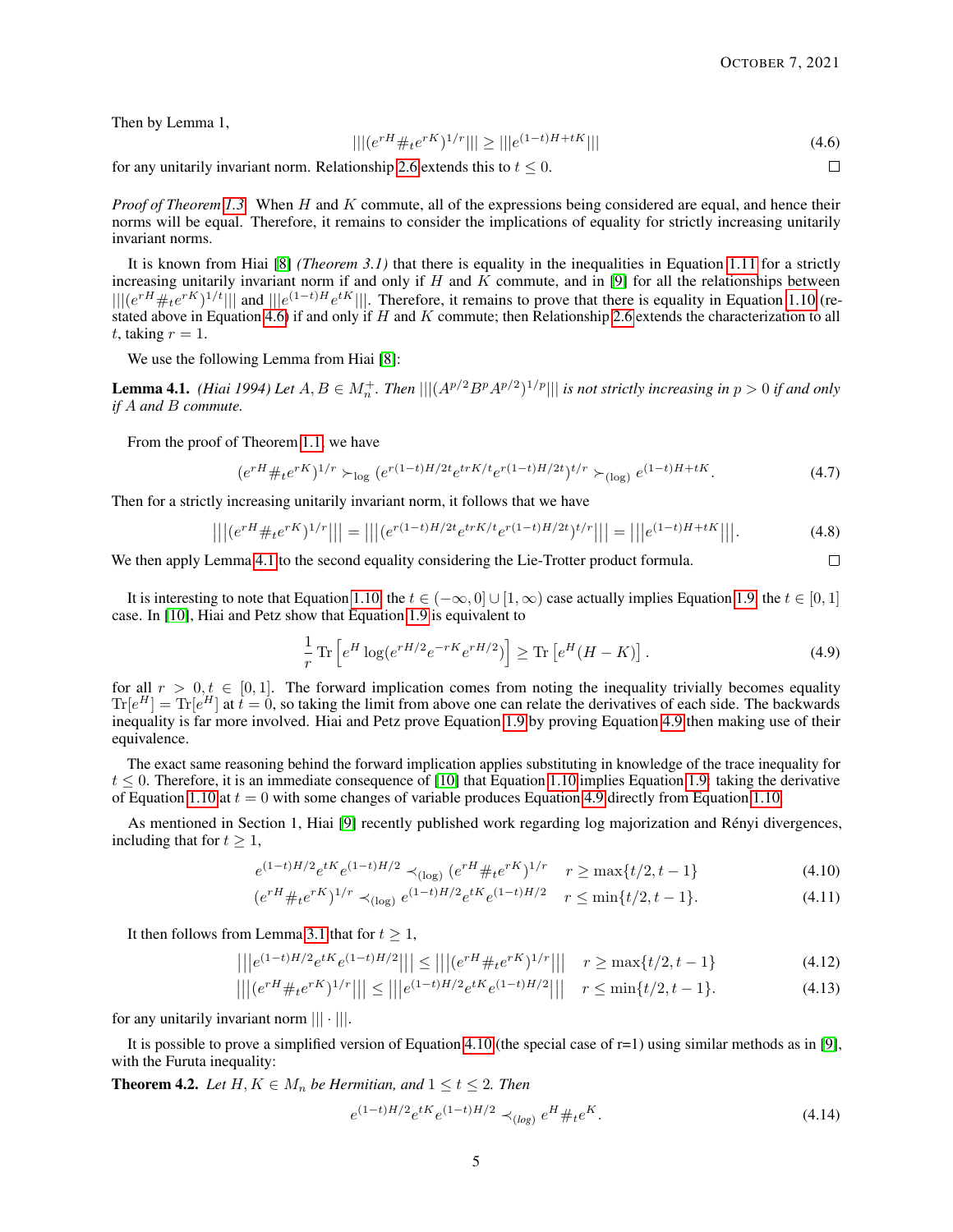*Proof.* We use the standard antisymmetric tensor power technique to prove log majorization, noting that for  $A \in M_n$ and  $k = 1, \ldots, n$ , then

$$
\prod_{i=1}^{k} s_i(A) = s_1(A^{\wedge k}) = ||A^{\wedge k}||,
$$
\n(4.15)

and that the antisymmetric tensor product has the properties  $(A^{\wedge k})^* = (A^*)^{\wedge k}$ ,  $(AB)^{\wedge k} = A^{\wedge k}B^{\wedge k}$ , and for all  $A \ge 0$ and  $r > 0$ ,  $(A<sup>r</sup>)<sup>∧k</sup> = (A<sup>∧k</sup>)<sup>r</sup>$  [?]. Then as

$$
\det(e^{(1-t)H/2}e^{tK}e^{(1-t)H/2}) = \det(e^H)^{1-t} \det(e^K)^t = \det(e^H \#_t e^K),\tag{4.16}
$$

it suffices to show that

$$
||e^{(1-t)H/2}e^{tK}e^{(1-t)H/2}|| \le ||e^H \#_t e^K||. \tag{4.17}
$$

Suppose  $e^H \#_t e^K \leq I$ . We use the following relation [\[6\]](#page-6-10) for all  $A \in P_n$ ,  $B \in M_n$  invertible, and real number r:

$$
(BAB^*)^r = BA^{1/2}(A^{1/2}B^*BA^{1/2})^{r-1}A^{1/2}B^*.
$$
\n(4.18)

Then

$$
e^{H/2} (e^{-H/2} e^{K} e^{-H/2})^{\dagger} e^{H/2} \le I \tag{4.19}
$$

$$
\Rightarrow (e^{-H/2}e^{K}e^{-H/2})^{t} \le e^{-H} \tag{4.20}
$$

$$
\Rightarrow e^{-H/2}e^{K/2}(e^{K/2}e^{-H}e^{K/2})^{t-1}e^{K/2}e^{-H/2} \le e^{-H} \tag{4.21}
$$

$$
\Rightarrow (e^{K/2}e^{-H}e^{K/2})^{t-1} \le e^{-K}.
$$
\n(4.22)

We now apply the Furuta Inequality [\[5\]](#page-6-11) for  $A \ge B \ge 0, r \ge 0, p \ge 0, q \ge 1$  with  $(1 + 2r)q \ge p + 2r$ :

$$
(A^r B^p A^r)^{1/q} \le A^{(p+2r)/q}.
$$
\n(4.23)

We choose  $A = e^{-K}$ ,  $B = (e^{K/2}e^{-H}e^{K/2})^{t-1}$ ,  $r = \frac{1}{2}$ ,  $p = (t-1)^{-1}$ ,  $q = (t-1)^{-1}$ . Note that as  $t \in [1,2]$  then  $t-1 \in [0,1]$ , and  $q \ge 1$ . Furthermore,

$$
(1+2r)q - (p+2r) = \frac{2}{t-1} - \frac{1}{t-1} - 1 = \frac{1}{t-1} - 1 \ge 0,
$$
\n(4.24)

so all the hypotheses of the inequality are satisfied. Then

$$
A^{(p+2r)/q} = e^{-\left(\frac{1}{t-1}+1\right)(t-1)K} = e^{-tK},\tag{4.25}
$$

and

$$
(A^r B^p A^r)^{1/q} = (e^{-K/2} ((e^{K/2} e^{-H} e^{K/2})^{t-1})^{1/(t-1)} e^{-K/2})^{t-1} = e^{-(t-1)H}.
$$
\n(4.26)

Therefore, we conclude

$$
e^{-(t-1)H} \le e^{-tK},\tag{4.27}
$$

which implies that

$$
e^{tK} \le e^{(t-1)H} \tag{4.28}
$$

and so

$$
e^{(1-t)H/2}e^{tK}e^{(1-t)H/2} \le I.
$$
\n(4.29)

 $\Box$ 

Hiai provides a full analysis on the connection to Rényi divergences by noting that in the  $t = 2$  case,  $e^H \#_t e^K =$  $e^{(1-t)H}e^{tK}$ , and one can use the same technique taking the derivative:

$$
\frac{d}{dt}\operatorname{Tr}\left[e^H\#_t e^K\right]\Big|_{t=2} = \operatorname{Tr}\left[e^{H/2}\log(e^{-H/2}e^K e^{-H/2})(e^{-H/2}e^K e^{-H/2})^2 e^{H/2}\right] \tag{4.30}
$$

$$
= \text{Tr} \left[ e^{H/2} e^{-H/2} e^{K} e^{-H/2} \log(e^{-H/2} e^{K} e^{-H/2}) e^{-H/2} e^{K} e^{-H/2} e^{H/2} \right] \tag{4.31}
$$

$$
= \text{Tr}\left[e^{K}e^{-H/2}\log(e^{-H/2}e^{K}e^{-H/2})e^{-H/2}e^{K}\right]
$$
\n(4.32)

$$
= \text{Tr}\left[e^{-H/2}e^{2K}e^{-H/2}\log(e^{-H/2}e^{K}e^{-H/2})\right]
$$
\n(4.33)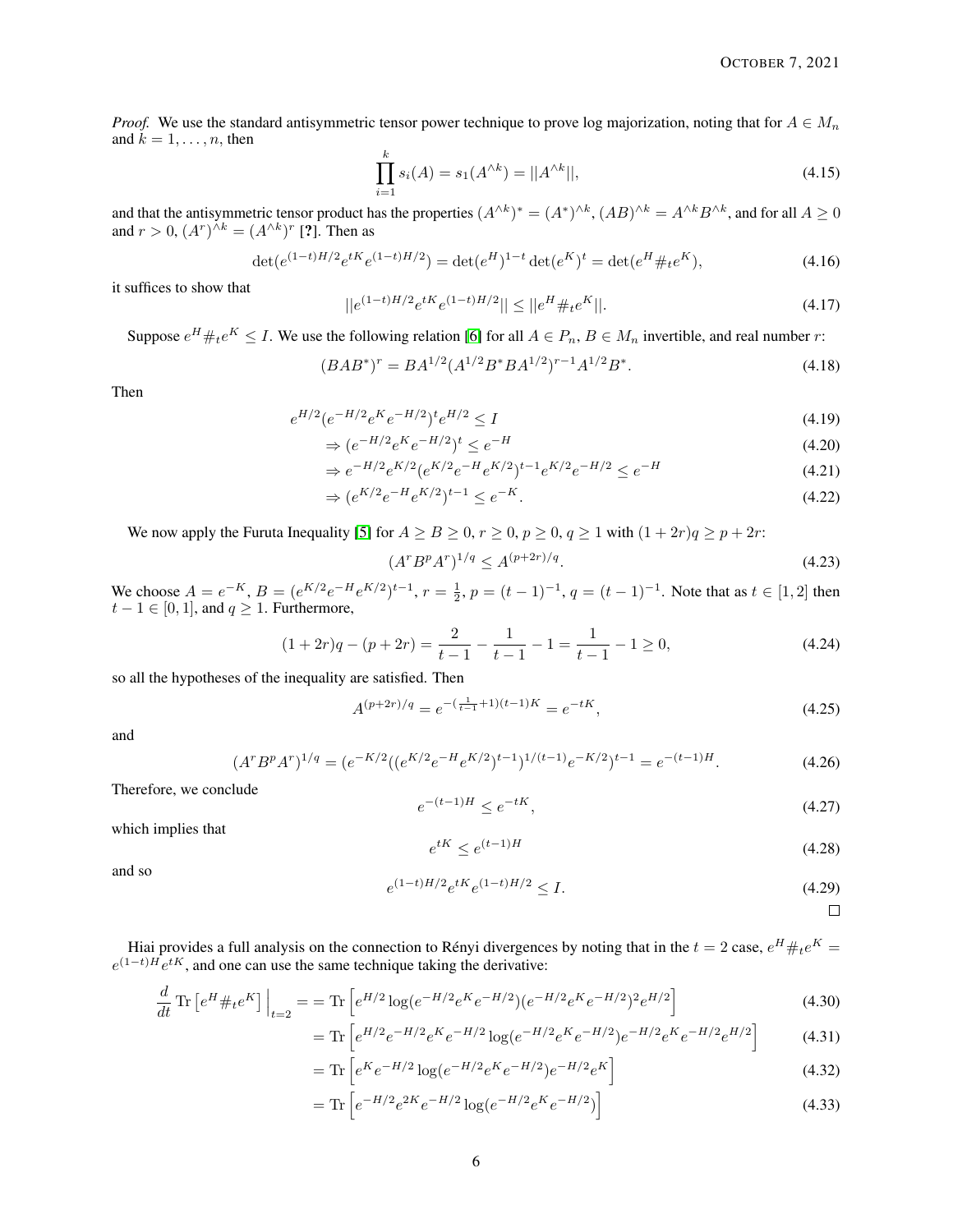which using

$$
\frac{d}{dt}\operatorname{Tr}\left[e^{(1-t)H}e^{tK}\right]\Big|_{t=2} = \operatorname{Tr}\left[(K-H)e^{-H}e^{2K}\right]
$$
\n(4.34)

gives

$$
\operatorname{Tr}\left[e^{-H/2}e^{2K}e^{-H/2}\log(e^{-H/2}e^{K}e^{-H/2})\right] \leq \operatorname{Tr}\left[e^{-H}e^{2K}(K-H)\right]
$$
\n(4.35)

Theorem [4.2](#page-4-6) gives the same derivative identity at  $t = 2$ . We thus conjecture that similar methods to [\[10\]](#page-6-1) it may be possible to show that

$$
\text{Tr}\left[e^{(1-t)H/2}e^{tK}e^{(1-t)H/2}\right] \leq \text{Tr}\left[e^{H} \#_{t}e^{K}\right] \qquad 1 \leq t \leq 2 \qquad (4.36)
$$

also implies

$$
\text{Tr}\left[e^H \#_t e^K\right] \le \text{Tr}\left[e^{(1-t)H/2} e^{tK} e^{(1-t)H/2}\right] \qquad 2 \le t. \tag{4.37}
$$

# 5 Acknowledgements

Thank you to Professor Eric A Carlen for suggesting the problem and providing an introduction to the general subject. This research was funded by the NDSEG Fellowship, Class of 2017.

### References

- <span id="page-6-2"></span>[1] Ando, T., Hiai, F.: Log majorization and complementary Golden-Thompson type inequalities. Linear Algebra and its Applications 197-198, 113 – 131 (1994). DOI https://doi.org/10.1016/0024-3795(94)90484-7. URL <http://www.sciencedirect.com/science/article/pii/0024379594904847>
- <span id="page-6-3"></span>[2] Araki, H.: On an inequality of Lieb and Thirring. Letters in Mathematical Physics 19(2), 167–170 (1990). DOI 10.1007/BF01045887. URL <https://doi.org/10.1007/BF01045887>
- <span id="page-6-7"></span>[3] Bhatia, R., Holbrook, J.: Riemannian geometry and matrix geometric means. Linear Algebra and its Applications 413(2), 594 – 618 (2006). DOI https://doi.org/10.1016/j.laa.2005.08.025. URL [http://www.sciencedirect.](http://www.sciencedirect.com/science/article/pii/S0024379505004350) [com/science/article/pii/S0024379505004350](http://www.sciencedirect.com/science/article/pii/S0024379505004350). Special Issue on the 11th Conference of the International Linear Algebra Society, Coimbra, 2004
- <span id="page-6-6"></span>[4] Carlen, E.A., Lieb, E.H.: Some trace inequalities for exponential and logarithmic functions. Bulletin of Mathematical Sciences (2018). DOI 10.1007/s13373-018-0123-3. URL [https://doi.org/10.1007/](https://doi.org/10.1007/s13373-018-0123-3) [s13373-018-0123-3](https://doi.org/10.1007/s13373-018-0123-3)
- <span id="page-6-11"></span>[5] Furuta, T.:  $a \geq b \geq 0$  assures  $(b^r a^p b^r)^{1/q} \geq b^{(p+2r)/q}$  for  $r \geq 0, p \geq 0, q \geq 1$  with  $(1+2r)q \geq p+2r$ . Proceedings of the American Mathematical Society 101(1), 85–88 (1987). URL [http://www.jstor.org/](http://www.jstor.org/stable/2046555) [stable/2046555](http://www.jstor.org/stable/2046555)
- <span id="page-6-10"></span>[6] Furuta, T.: Extension of the Furuta inequality and Ando-Hiai log-majorization. Linear Algebra and its Applications 219, 139 – 155 (1995). DOI https://doi.org/10.1016/0024-3795(93)00203-C. URL [http:](http://www.sciencedirect.com/science/article/pii/002437959300203C) [//www.sciencedirect.com/science/article/pii/002437959300203C](http://www.sciencedirect.com/science/article/pii/002437959300203C)
- <span id="page-6-0"></span>[7] Golden, S.: Lower bounds for the helmholtz function. Phys. Rev. 137, B1127–B1128 (1965). DOI 10.1103/ PhysRev.137.B1127. URL <https://link.aps.org/doi/10.1103/PhysRev.137.B1127>
- <span id="page-6-9"></span>[8] Hiai, F.: Equality cases in matrix norm inequalities of Golden-Thompson type. Linear and Multilinear Algebra 36(4), 239–249 (1994). DOI 10.1080/03081089408818297. URL [https://doi.org/10.1080/](https://doi.org/10.1080/03081089408818297) [03081089408818297](https://doi.org/10.1080/03081089408818297)
- <span id="page-6-5"></span>[9] Hiai, F.: Log-majorization related to Rényi divergences. Linear Algebra and its Applications 563, 255 – 276 (2019). DOI https://doi.org/10.1016/j.laa.2018.11.004. URL [http://www.sciencedirect.com/science/](http://www.sciencedirect.com/science/article/pii/S0024379518305275) [article/pii/S0024379518305275](http://www.sciencedirect.com/science/article/pii/S0024379518305275)
- <span id="page-6-1"></span>[10] Hiai, F., Petz, D.: The Golden-Thompson trace inequality is complemented. Linear Algebra and its Applications 181, 153–185 (1993). DOI 10.1016/0024-3795(93)90029-N
- <span id="page-6-8"></span>[11] Hiai, F., Petz, D.: Introduction To Matrix Analysis And Applications, 1 edn., chap. 6, pp. 227–271. Springer International Publishing, Cham (2014)
- <span id="page-6-4"></span>[12] Kian, M., Seo, Y.: Norm inequalities related to the matrix geometric mean of negative power. Scientiae Mathematicae Japonicae 82(3), 191–200 (2019). DOI 10.32219/isms.82.3\_191